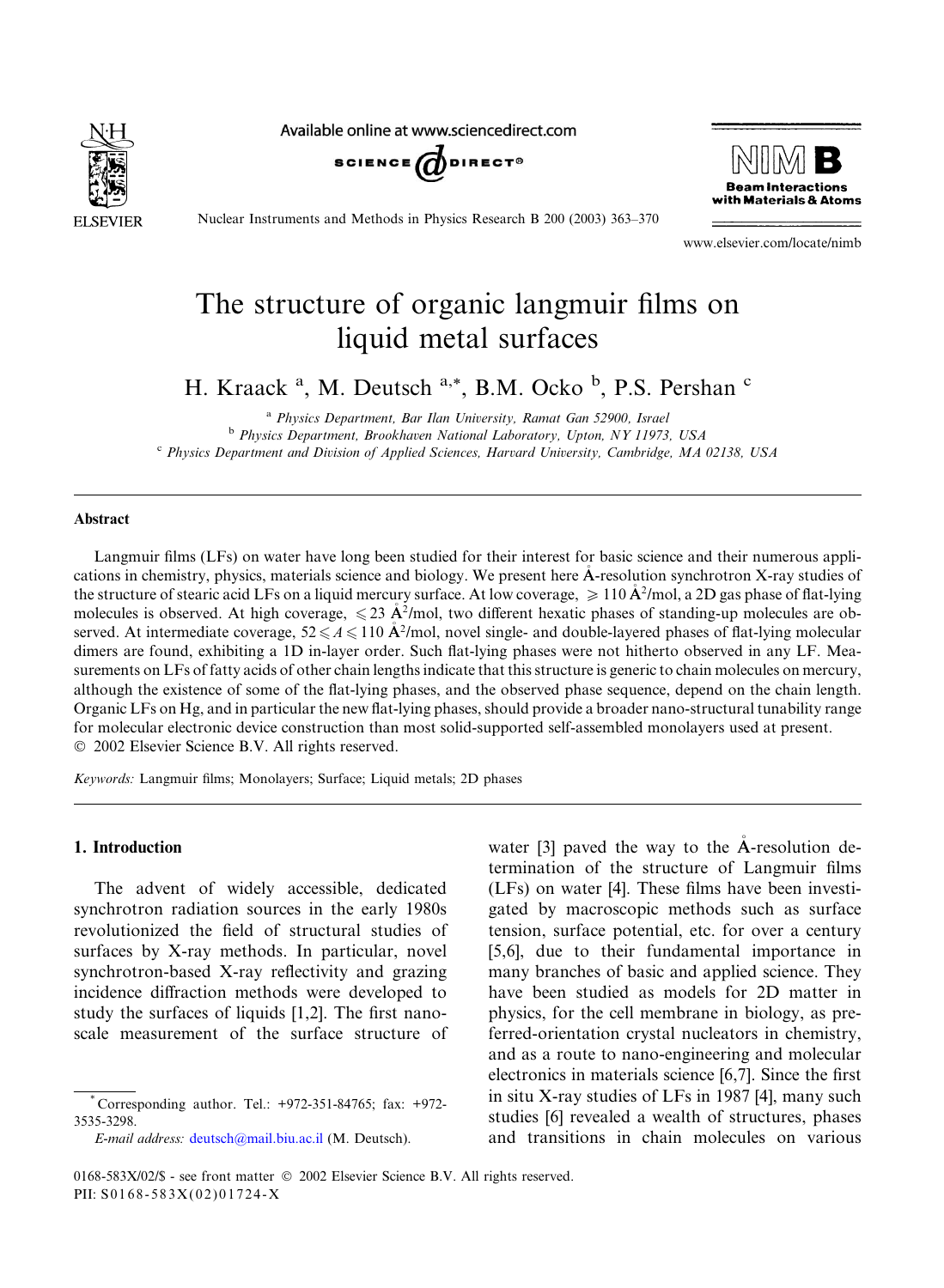aqueous subphases. In particular, their (length, area, temperature) phase diagram has been determined in detail, showing a number of hexatic, 1Dordered and 2D-ordered phases [6,8]. However, in all these studies the strong hydrophobic repulsion between the chains and the subphase dominated the molecular alignment, orienting the long axis of the molecules at, or close to the surface normal. We report here a study of the coverage dependence of the structure of stearic acid LFs on a liquid mercury subphase, using pressure/area isotherm measurements and Angström-resolution  $X-ray$ techniques. The high-coverage phases are found to be similar to those observed on aqueous subphases [4]. The low-coverage phases, however, consist of single and double layers of flat-lying molecular dimers, the X-ray diffraction patterns of which suggest a 2D-smectic-like order. A similar study of several other fatty acids of different chain lengths demonstrates that these phases are universal, although the number of flat-lying layers, and thus the phase sequence observed upon varying the coverage, changes systematically with chain length. Preliminary measurements indicate that the nature of the head group (methylene, alcohol, acid, thiol, etc.) plays an important role in determining the number and types of the flat-lying phases, and the existence of the high-coverage phases of surfacenormal molecules.

Although there is a wealth of thermodynamic data available for organics on mercury [9], only three structural X-ray studies [10–12] were published prior to the study reported here. None of these determined the variation of the LFs' structure with coverage. Moreover, all of them employed only a single high-coverage LF, and only close-packed phases with surface-normal molecules were found. For a typical fatty acid, like the stearic acid  $(CH_3-(CH_2)_{16}-COOH)$ , the estimated carboxylic headgroup-Hg subphase bond strength is  $\sim$ 1.5 kJ/mol [10]. This is well below the carboxyl–water hydrogen bond strength,  $\leq 10$  kJ/mol [13]. Stearic, and other fatty acids molecules that form LFs on mercury are expected to have a high surface mobility thereby allowing the formation of thermal equilibrium structures at all coverages. This expectation is confirmed in this study by Xray reflectivity (XR) [14], grazing incidence diffraction (GID) [14,15], Bragg rod (BR) [14,15] and surface-pressure  $(\pi)$ /molecular-area (A) isotherm [9,16] measurements, as detailed below.

# 2. Experimental

The surface tension [16] and X-ray [14,15] methods employed were discussed extensively in the literature and are, therefore, reviewed here only briefly.

A home-made Langmuir trough of area 6.5  $\times$ 17.5 cm<sup>2</sup> was employed in the measurements. The trough was enclosed in a hermetically sealed box, equipped with a film balance to measure the surface pressure  $\pi$ . The balance used an Hg–amalgamated platinum Wilhelmi plate. The molecular area A was varied by stepwise deposition of metered volumes of the chloroform-dissolved sample. Samples, with purities >99%, were purchased from Aldrich/Fluka/Sigma and used without further purification.

For the X-ray measurements the Kapton windows were used, and the box assembly was mounted on the sample stage of a liquid diffractometer. During the X-ray measurements the box was filled with helium to minimize X-ray damage and parasitic diffuse scattering. Measurements were carried out at the Harvard/Brookhaven liquid surface diffractometer, beamline X22B, NSLS, at a wavelength of 1.556 A. The XR measurements employed a point detector, while the GID measurements used a 100 mm linear position sensitive detector allowing a simultaneous measurement of a full Bragg rod. The XR data analysis employed computer fits to standard few-layer box models [14,17].

## 3. Results

We now discuss results obtained for fatty acids, focusing in detail on stearic acid LFs.

# 3.1. Stearic acid

## 3.1.1. Pressure/area isotherm

The  $\pi/A$  isotherm we measured for stearic acid on Hg is shown in Fig. 1, along with the previously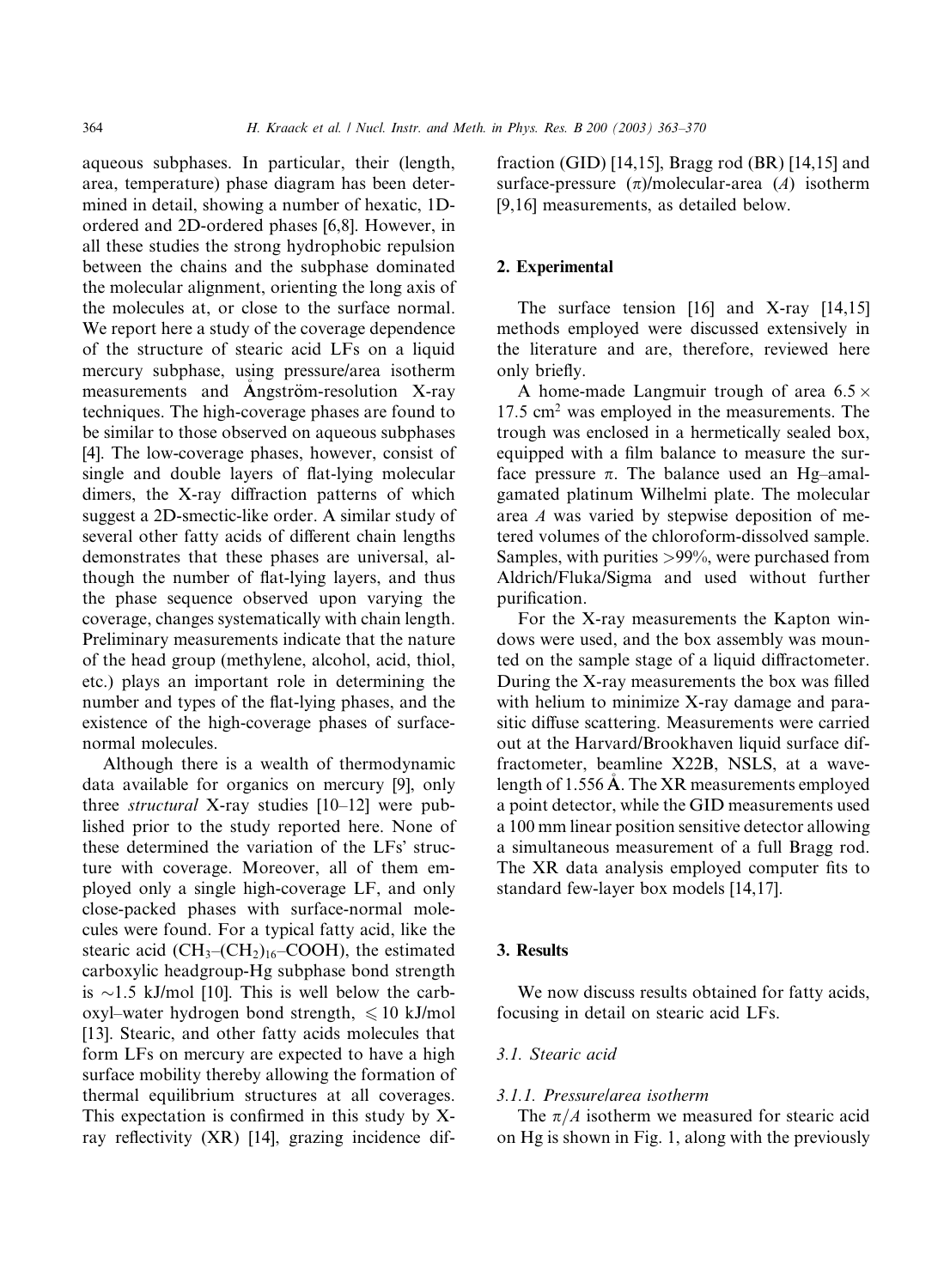measured [16] isotherm on water. The most outstanding feature in Fig. 1 is the much larger range of both A and  $\pi$  accessible on Hg as compared with water. The fast-increasing region at  $110 \leq A \leq 200$  $A<sup>2</sup>/mol$  is very well fitted by the 2D Vollmer equation (dashed line),  $\pi(A - A_0) = k_B T$ , where  $k_B$ is the Boltzmann constant and  $A_0$  is the exclusion area due to the finite molecular size [9]. The fitted value  $A_0 = (112 \pm 10)$   $\AA^2$ /mol coincides with the calculated area of a flat-lying molecule: 24.4  $\mathring{A} \times 4.85 \mathring{A} \approx 118 \mathring{A}^2$ , using well known values for the length and the nearest-neighbour chain spacing [18]. This leads to the immediate conclusion that for  $A \ge 110$   $\mathbf{A}^2/\text{mol}$  the LF is a gas of flat-lying molecules, and that at point (2) a closely packed single layer of such molecules is obtained. These conclusions are strongly supported by the X-ray measurements detailed below. Upon decreasing A from 110  $\mathbf{A}^2$ /mol several additional features are observed in the isotherm: kinks, slow- and fastrising  $\pi$  regions, and a plateau. However, based on the isotherm alone, no definite structural meaning can be assigned to these features. The X-ray measurements discussed below reveal clearly the structure of the LF in the regions marked by these features.



Fig. 1. Surface pressure  $(\pi)$ /molecular area (A) isotherms of a LF of stearic acid on mercury (circles  $+$  solid line), and on water (solid line) at room temperature. The numbers mark the points where XR curves were measured. A fit to the Vollmer equation, the isotherm of a hard-sphere gas, (dashed line) yields a 112  $\mathring{A}^2$ molecular-size exclusion area, coinciding with that of a flatlying molecule.

3.1.2. X-ray reflectivity: the surface-normal structure

Fig. 2(a) presents some of the measured Fresnel-normalized XR curves (circles) taken at the points marked on Fig. 1, along with model fits (lines). The corresponding electron density profiles are shown in Fig. 2(b). The fit at (2) shows a uniform LF of thickness  $d = 4.8$  Å and electron density  $\rho = 0.30 \text{ e}/\text{\AA}^3$ . These values agree closely with the inter-chain distance [17,18] and the electron density [17,19] of close-packed alkyl chains. This and the isotherm strongly support the conclusion that for  $A \ge 110$  A<sup>2</sup>/mol the LF consists of a single layer of flat-lying molecules. Note that the observation of such thin films,  $d \le 5$  A by XR is possible only on liquid metal surfaces, where the high surface tension,  $\gamma \approx 500$  mN/m for Hg, results in a very low surface roughness,  $\sigma \leq 1$  A. The larger surface roughness  $\sigma \approx 2.7$  A of water [3], where  $\gamma \approx 72$  mN/m, limits reliable XR studies to thickness values  $d \ge 12-15$  A.

The thickness of  $d = 9.6$  A obtained from the fit of the XR curve at (4),  $A = 61 \text{ Å}^2/\text{mol}$ , reveals that



Fig. 2. (a) The measured and Fresnel-normalized  $XR$ ,  $R/R$ <sub>F</sub> (circles) and model fits (lines) for the points numbered on Fig. 1. (b) The surface-normal electron density profiles,  $\rho(z)$ , derived from the fits. The Hg surface is at  $z = 0$ . The dash, dash-dot and dash–dot–dot lines denote the tops of the flat-lying single and double layers, and the standing-up monolayer, respectively. Curves are shifted for clarity.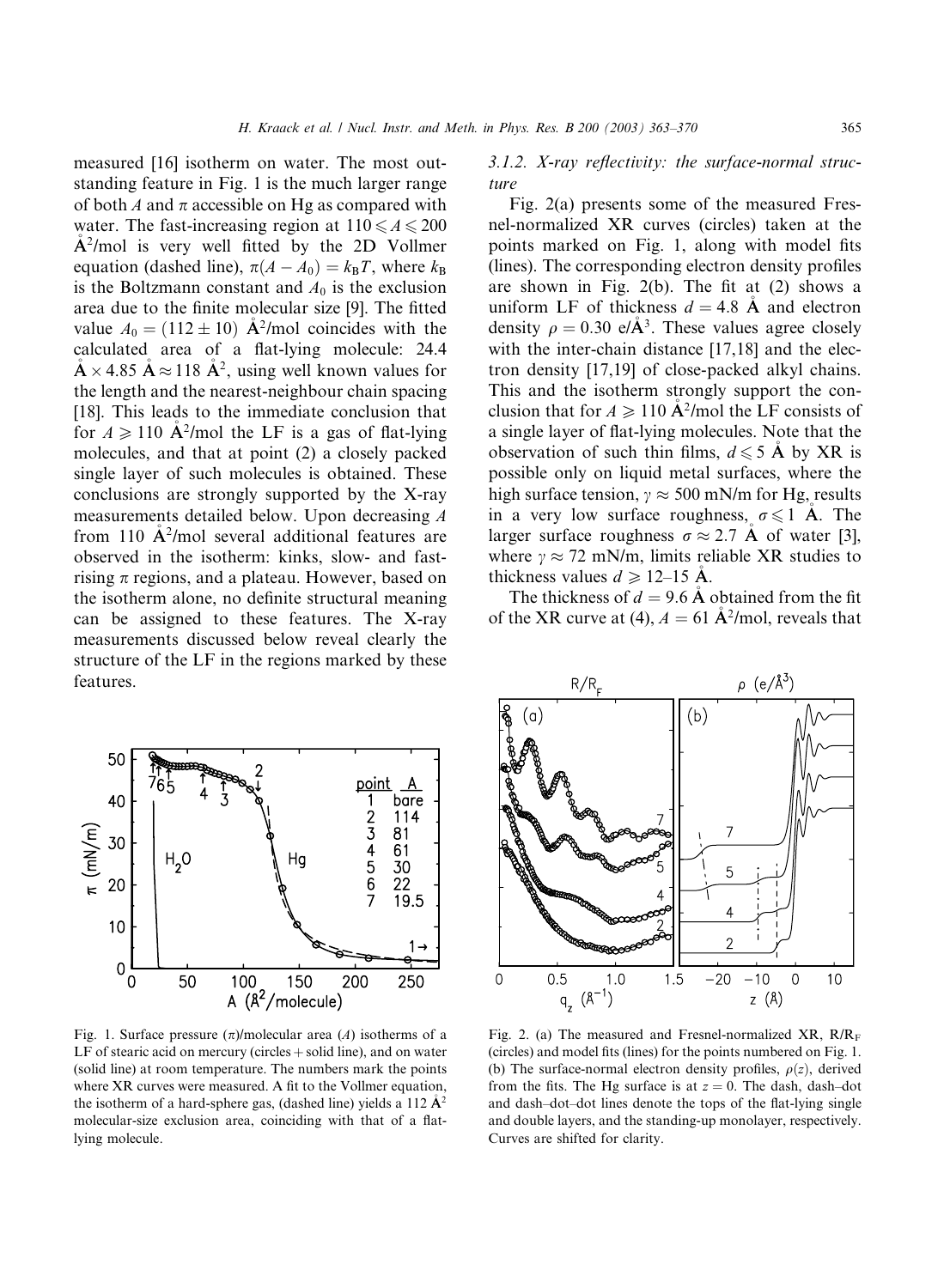a second flat-lying layer is formed at the surface on top of the first one in the increasing- $\pi$  part of the isotherm,  $110 \ge A \ge 60$  A<sup>2</sup>/mol. The fit at (4) yields 100% coverage for the first layer, and a density equivalent to 75% coverage for the second layer, in agreement with the amount of material deposited. The XR results show that 100% coverage is reached for the second layer at  $A \approx 52 \text{ A}^2$ / mol. This is close to the kink in the isotherm marking the onset of the plateau at  $A = 57 \text{ Å}^2/\text{mol}$ , and to  $118/2 \approx 59$  A<sup>2</sup>/mol, the calculated area for a two-layered film based on the molecular dimensions. This strongly supports the present interpretation of a double-layer phase in this A range over the previous interpretation, based on the isotherm alone, of a single molecular layer consisting of surface-parallel molecules part of which are strongly bent in the surface-normal direction. To explain the continuous change in area with coverage it was postulated that the position of the bend along the chain changed with the area A [9]. The existence of the single- and double-layers of flat-lying molecules for  $A \ge 52$  A<sup>2</sup>/mol indicates that the structure is dominated by the strong chain-subphase attraction, which induces a surface-parallel orientation of the molecules of the LF. This is in contrast with LFs on water where the strong hydrophobic repulsion induces a surface-normal molecular orientation at all coverages. The attraction to the Hg surface here is insufficient to induce a third layer of flat-lying molecules. When A is decreased below 52  $\mathbf{A}^2/\text{mol}$  the molecules start orienting roughly normal to the surface thus decreasing the average area per molecule on the surface.

The XR reflectivity curve (5) at  $A = 30 \text{ A}^2/\text{mol}$ , typical of the plateau region of the isotherm, could be fitted only by assuming a two-phase coexistence between a double layer of flat-lying molecules and a monolayer of standing-up molecules. The fits, constrained by keeping the double-layer's d and  $\rho$ fixed at the  $A = 52$  A<sup>2</sup>/mol values, show for (5) that 47% of the surface area is covered by the monolayer, which includes 69% of the molecules. The fitted thickness of the standing-up monolayer,  $d = 22.3$  A, is less than the extended molecular length, 24.4 A. This can be interpreted as being due to a  $\sim$ 24 $\degree$  tilt of the molecules from the surface

normal. This interpretation is shown to be correct by the GID results. Decreasing A from 35 to 25  $\mathbf{A}^2$ / mol increases the monolayer-covered area from 24% to 77%, with d increasing from 22.1 to 23.2 A. This is accompanied by a decrease in the molecular tilt from  $\sim$ 25 $\degree$  to  $\sim$ 18 $\degree$ .

The coexistence range ends at  $A \approx 23$  A<sup>2</sup>/mol. For lower A the XR can only be fitted assuming a single monolayer of standing-up molecules, with the carboxylic heads residing at the Hg surface. Curve (7),  $A = 19.5$   $\mathbf{A}^2/\text{mol}$ , is typical of this region, with a layer thickness of 24.3 A and a tilt  $\leq 5^{\circ}$  (the XR detectible limit). The XR-derived structure in this range is very similar to that of LFs of stearic acid on water at similar As [6,8]. This demonstrates the dominance of chain–chain interactions over chain-subphase attraction in this region.

# 3.1.3. Grazing incidence diffraction: the surfaceparallel structure

Grazing incidence diffraction measurements show a fundamentally different in-plane structure for the flat-lying and standing-up phases. Both low coverage phases, the single- and double-layers of flat-lying molecules, show several orders of low- $q_{\parallel}$ GID peaks, all multiples of  $q_{\parallel} = 0.120 \text{ A}^{-1}$ , as shown in Fig. 3. This indicates a well-ordered structure with a repeat distance  $d_{\parallel} = 52.4 \text{ Å}$ , which is 6–8% larger than the layer spacing  $d_{\text{bulk}} = 49.3 \text{ A}$ of bulk stearic acid [20], and twice the extended molecule's length, 48.8 A. All crystalline polymorphs of stearic acid consist of dimers, hydrogen bonded by the carboxylic headgroups of the two molecules [18]. The close correspondence between  $d_{\parallel}$  and  $d_{\text{bulk}}$  implies that our low-coverage phases consist of in-plane ordered uniform-width stripes of flat-lying dimers, oriented along the stripe's width. The BR results, discussed elsewhere [21], are consistent with this conclusion. The repeat distances of metal stearate Langmuir–Blodgett multilayers were found to range from 49.9 A (Mn stearate  $[22]$ ) to 50.6 A (Pb stearate  $[23]$ ), all within  $\sim$ 1 A of  $d_{\text{bulk}}$ , and significantly smaller than  $d_{\parallel}$  = 52.4 Å of our flat-lying phases. Thus, repeat distance considerations can neither support nor rule out a possible incorporation of Hg atoms into the flat-lying dimer's center, as found in self-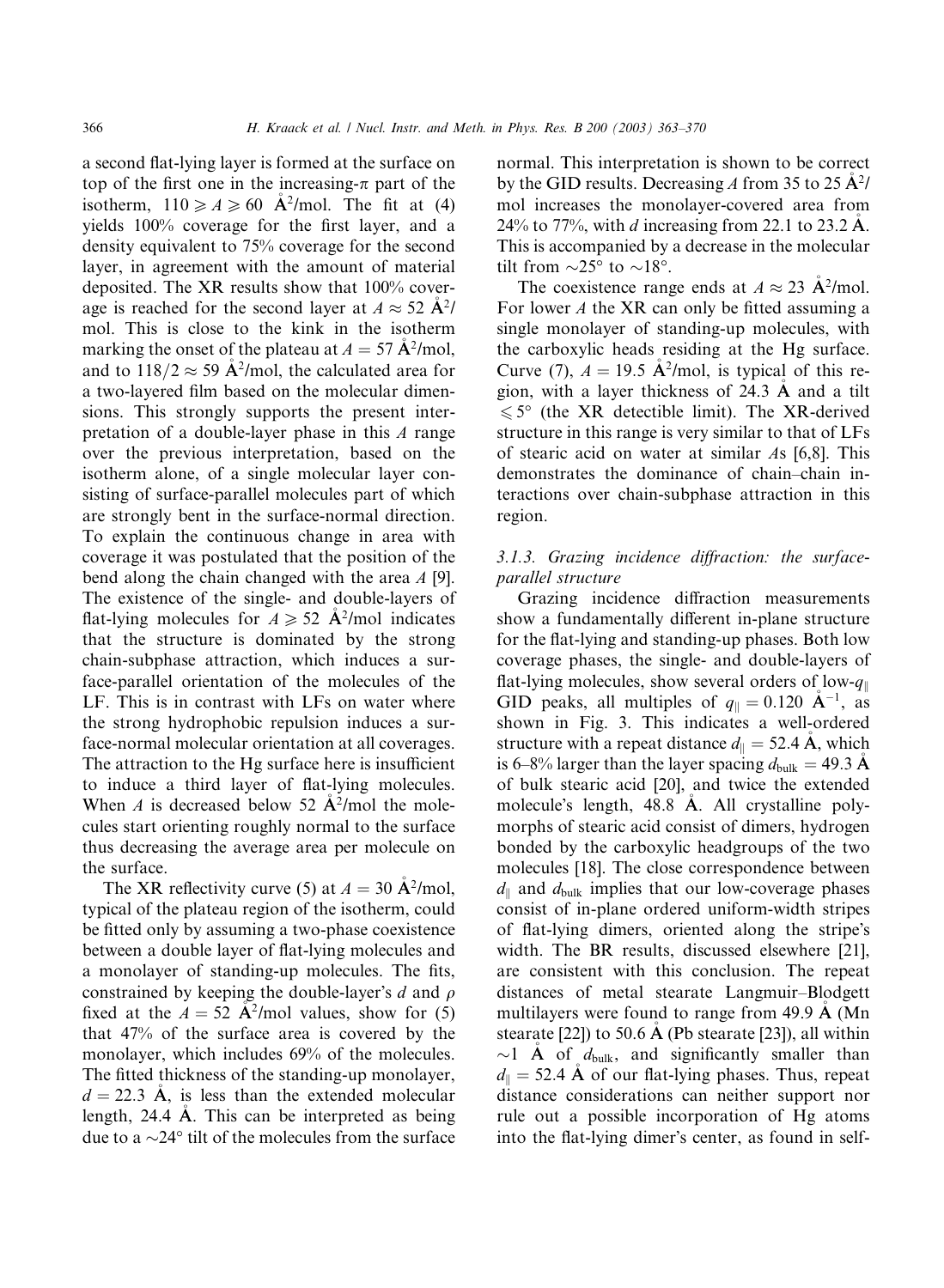

Fig. 3. Low-q grazing incidence diffraction of the flat-lying double-layer phase of stearic acid on mercury. The four orders of the diffraction peak show a repeat distance corresponding to the length of a molecular dimer. The absence of high-q peaks, which would correspond to order normal to the dimer's long axis indicate a 1D smectic-like order in the quasi-2D layer, as shown in the cartoon.

assembled multilayers of surface-normal thiol molecules [24]. The origin of the  $\sim$ 3 A difference between the repeat distances of flat-lying (here) and surface-normal (bulk) dimer phases is unclear and merits further study.

It is important to note that no GID peaks were found for the flat-lying phases at  $1.2 \le q_{\parallel} \le 1.4\text{\AA}^{-1}$ . Peaks in this range would correspond to the existence of order in the packing of the chains in the inplane direction normal to the flat-lying dimer's long axis. Since we did not observe such peaks we conclude that only short range order may exist in this direction. Thus, long range order exists in the flatlying phases only along the long axis of the dimers, but not perpendicular to it. The proposed structure is shown in the inset in Fig. 3, and suggest a 2D smectic-like structure for the flat-lying phases, i.e. a 1D order within a quasi-2D layer.

The high-coverage standing-up phases show measurable GID peaks for  $A \le 35$   $\AA^2$ /mol only. At the high-coverage end of this range, a NNN molecular tilt and a distorted hexagonal in-plane packing are observed [6,21]. As coverage is increased, the tilt reduces continuously, reaching  $0^{\circ}$ tilt, and an undistorted hexagonal in-plane packing, at  $\sim$ 20 A<sup>2</sup>/mol. Two distinct hexatic phases are clearly identified within this range [21]: an Overbeck–Möbius  $(O_v)$  phase [6,25] at the high-A end, and a LS phase  $[6]$  at the low-A end. The structural parameters of all phases, derived from the GID and reflectivity measurements, are listed in Table 1, along with their uncertainties. The same  $O_v$  and LS phases were also found, with very similar unit cell dimensions and tilts, for stearic acid LM on water at high  $\pi$  values [8]. The lowersymmetry phases found on water [6], some exhibiting NN tilts and almost all showing herringbone order for the molecular plane, are not detected here. This is not surprising considering that the surface pressures at which these phases occur in water-supported LFs are much lower than the  $\pi \geq 48$  mN/m at which the standing-up phases are observed in our Hg-supported LFs.

#### 3.2. Other fatty acids

The isotherms measured for several fatty acids (denoted  $C_n$ OOH) with different number of carbons,  $n$ , on Hg at room temperature are shown in Fig. 4. An inter-comparison of the isotherms reveals some clear trends in the variation of the various features with chain length.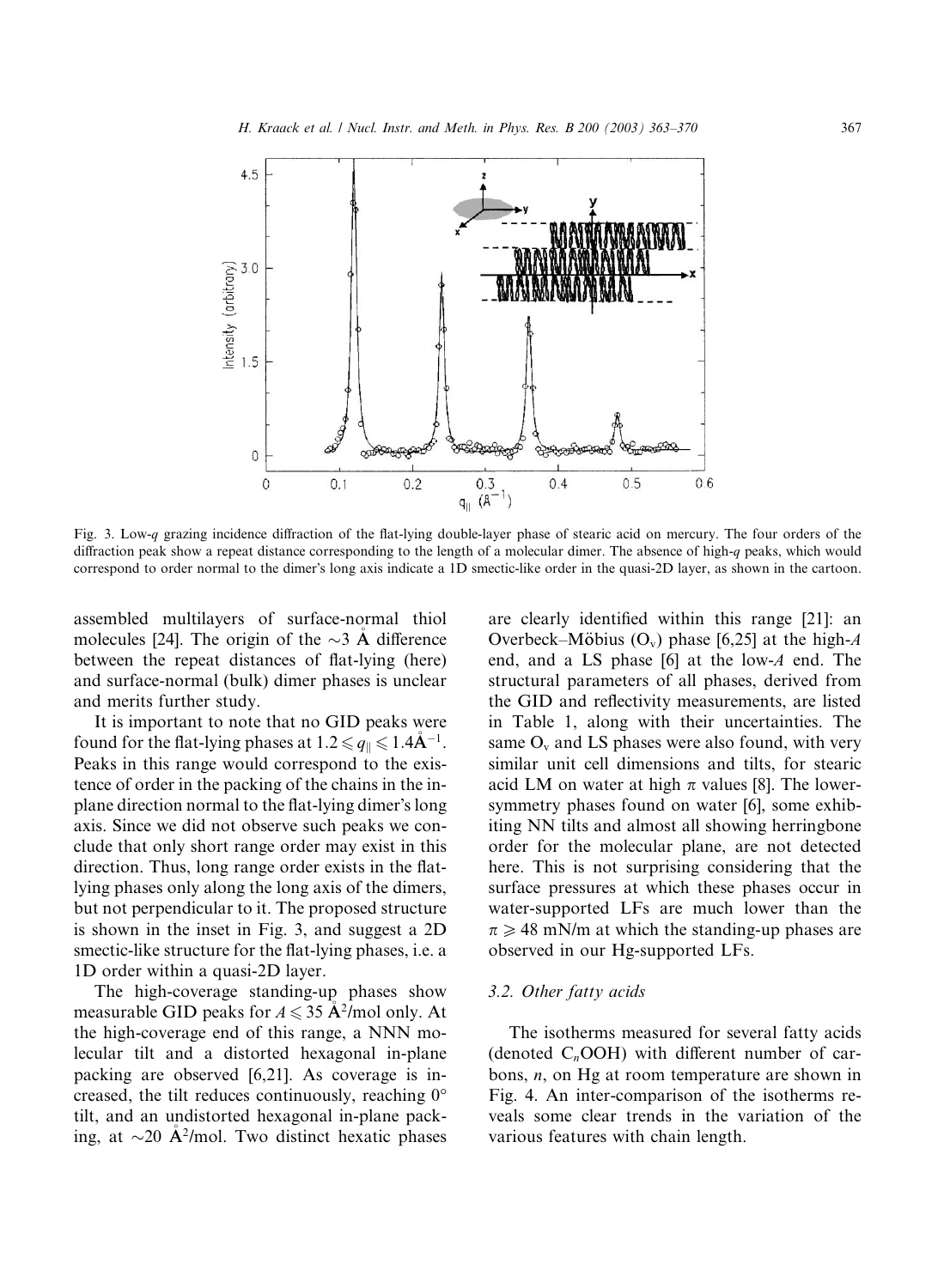| A              | Phase    |           | $\sigma$  | $q_{\parallel,p}(11)$ | $q_{\parallel,p}(02)$ | $q_{z,p}(02)$ | $q_{z,p}(11)$ | a          | h          |              |
|----------------|----------|-----------|-----------|-----------------------|-----------------------|---------------|---------------|------------|------------|--------------|
| $(\AA^2$ /mol) |          | (A)       | (A)       | $(A^{-1})$            | $(A^{-1})$            | $(A^{-1})$    | $(A^{-1})$    | (A)        | (A)        | (°)          |
| 114            | SL       | 4.8       | 0.7       |                       |                       |               |               |            |            |              |
| 61             | SL/DL    | 4.8/9.6   | 0.9       |                       |                       |               |               |            |            |              |
| 52             | DL       | 9.6       | 1.3       |                       |                       |               |               |            |            |              |
| 30             | $DL/O_v$ | 9.6/22.3  | 1.4       | 1.377                 | 1.451                 | 0.78          | 0.39          | 4.92       | 9.13       | 30           |
| 22             | $O_v$    | 23.4      | 1.1       | 1.459                 | 1.487                 | 0.50          | 0.27          | 4.85       | 8.61       | 19           |
| 19.5           | LS       | 24.3      | 1.4       | 1.525                 | 1.525                 | $\theta$      | $\theta$      | 4.76       | 8.24       | $\mathbf{0}$ |
| Uncertainty    |          | $\pm 0.6$ | $\pm 0.2$ | $\pm 0.003$           | $\pm 0.003$           | $\pm 0.03$    | $\pm 0.03$    | $\pm 0.01$ | $\pm 0.01$ | $\pm$ 3      |

Structural parameters for stearic acid LFs on mercury at different coverages A and the corresponding phases

DL, SL, O<sub>v</sub> and LS denote the flat-lying double and single layers, and the standing-up Overbeck and hexagonal phases, respectively. d and  $\sigma$  are the layer thickness and roughness.  $q_{\parallel,p}$  and  $q_{z,p}$  are the GID and BR peak positions for the standing-up phases,  $\theta$  is the molecular tilt, and  $a$  and  $b$  are the dimensions of the rectangular unit cell.

Note first the linear variation with chain length of the position of the steep rise at large A. The Vollmer equation, discussed above, agrees well with all isotherms in this region. The  $A_0$  values obtained from the fits are in all cases in excellent agreement with the area of a flat-lying molecule, calculated from  $A = l \times 4.8$   $\mathring{A}^2$ , where *l* is the length of the molecule, as shown in the inset to Fig. 4. This supports further the conclusions drawn above that the large-A region of the isotherm is that of a 2D ''gas'' of flat lying molecules, and the first horizontal bend following the steep



Fig. 4. Isotherms of fatty acid LFs (of carbon numbers  $10 \le n \le 24$ ) on mercury at room temperature. Inset: the molecular exclusion areas  $A_0$  (circles) obtained from fits of the 2D ''ideal'' gas formula to the steeply-rising part of the isotherms and the corresponding calculated areas of the flat-lying molecules (line).

rise marks the completion of a close-packed single layer of flat-lying molecules on the Hg surface.

For all *n* measured  $(n = 10, 12, 14, 18, 20, 24)$ the flat-lying single layer phase is observed just below the steep increase at  $A = A_0$ . The fully standing-up phase(s) at the low-A limit are also observed. However, at this point no X-ray data is available to determine the structure of these phases. The qualitative shape and the magnitudes of the surface pressure at the points that the single and double flat-lying layers achieve complete coverage are the same for all the fatty acids with  $12 \le n \le 24$ . The same is true for the flat part of the isotherms at half the fully compressed single-layer's area/mol. This indicates the same sequence of phases for all chain lengths studied: first flat-lying single- and double-layers followed by one or more standing-up phases. Preliminary X-ray data show clearly that the double-layer phase of flat-lying molecules also appears at least for  $C_{24}$ OOH. The absence of a clear plateau in the isotherm of  $C_{10}$ OOH and the much lower surface pressure at the first "bend" ( $\sim$ 70  $\rm \AA$ <sup>2</sup>/mol) suggests that the decanoic acid  $C_{10}$ OOH only exhibits a single layer, and no double layer. We attribute the lack of a double-layer for  $C_{10}$ OOH to a larger degree of disorder for this molecule, the bulk melting point of which is just slightly above room temperature,  $T_{\rm m} = 31.6$  °C. Further X-ray measurements, now in progress, are expected to elucidate the details of the structure and phase sequences of each of these LFs and the ndependence of the phase diagram.

Table 1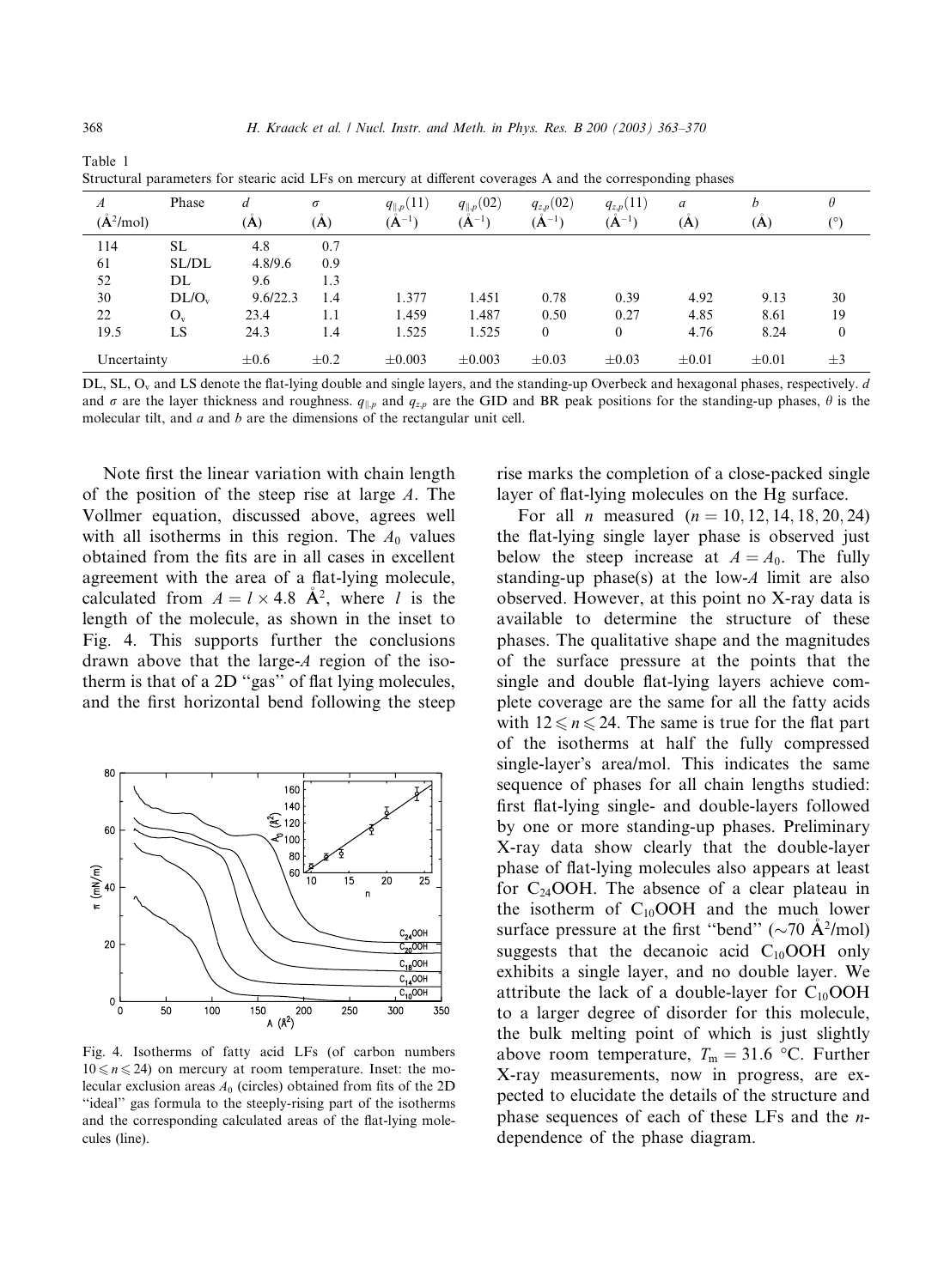#### 4. Conclusions

The results presented above highlight the importance of the surface–chain interaction for the determination of the structure and phase sequence of LFs on both mercury and water. The attractive interaction in our case induces flatlying single- and double-layer phases. By imposing a high  $\pi$ -threshold on the standing-up phases, this attraction is also responsible for the absence of the low- $\pi$  standing-up phases observed in water-supported LFs. The confinement of the LF to the surface by the strong chain-mercury attraction allows achieving much higher surface pressures without causing the LF to buckle and collapse, as compared to aqueous subphases. For stearic acid novel 2D-smectic-like phases are observed, whose structural unit is a dimer of flat-lying molecules connected at their carboxylic headgroups. The possibility that the headgroup region contains also one or more mercury atoms cannot be ruled out. At high coverages, phases of standing-up molecules are observed, similar to the hexatic Ov and LS phases found for watersupported stearic acid LFs. A coexistence range between flat-lying and standing-up phases is also found. First measurements on other fatty acids indicate a similar phase sequence for chain lengths  $10 \le n \le 24$  at room temperature, though the maximal number of layers of flat-lying molecules varies with  $n$ . Measurements in progress on related molecules like alkanes, alcohols and thiols indicate that the headgroup's polarity plays an important role in determining the transition to the standing-up phases and, indeed, their very existence for a given molecule [26]. The ability to tune the structure of Hg-supported LFs over much larger coverage and surfacepressure ranges than those of water-supported LFs, and in particular the new flat-lying phases, should prove very advantageous for the construction and study of nano-sized electronic devices [7,27], and may help resolving fundamental controversies such as whether conformational disorder inhibits or promotes charge transfer across a monolayer in Hg-organics heterostructured devices [28].

#### Acknowledgements

Support to P.S.P. by the US DOE (grant no. DE-FG02-88-ER45379) and the National Science Foundation (grant no. DMR-01-124936) and to M.D. by the US–Israel Binational Science Foundation, Jerusalem, is gratefully acknowledged. We thank D. Vaknin (Ames) for generous advice and drawings of the trough. BNL is supported by the US DOE (contract no. DE-AC02-98CH10886).

#### References

- [1] J. Als-Nielsen, F. Christensen, P.S. Pershan, Phys. Rev. Lett. 48 (1982) 1107; P.S. Pershan, J. Als-Nielsen, Phys. Rev. Lett. 52 (1984) 759.
- [2] J. Penfold, Rep. Prog. Phys. 7 (2001) 777.
- [3] A. Braslau et al., Phys. Rev. Lett. 54 (1985) 114.
- [4] S. Grayer Wolf et al., Nature 328 (1987) 63; K. Kjaer et al., Phys. Rev. Lett. 58 (1987) 2224; P. Dutta et al., Phys. Rev. Lett. 58 (1987) 2228.
- [5] A. Pockels, Nature 43 (1891) 437.
- [6] V.M. Kaganer et al., Rev. Mod. Phys. 71 (1999) 779; I. Kuzmenko et al., Chem. Rev. 101 (2001) 1659; R.H. Tregold, Order in Thin Organic Films, Cambridge University, Cambridge, 1994.
- [7] J. Jortner, M. Ratner (Eds.), Molecular Electronics, Blackwell, Oxford, 1997.
- [8] I.R. Peterson et al., J. Phys. Chem. B 102 (1998) 9437.
- [9] T. Smith, Adv. Coll. Interface Sci. 3 (1972) 161.
- [10] S.W. Barton et al., Langmuir 4 (1988) 233.
- [11] B. Harzallah et al., J. Chim. Phys. (France) 93 (1996) 1202.
- [12] O.M. Magnussen et al., Nature 384 (1996) 250.
- [13] R.C. Weast, M.J. Astle, W.H. Beyer (Eds.), Handbook of Chemistry and Physics, 66th ed., CRC, Boca Raton, 1986, p. F174.
- [14] M. Deutsch, B.M. Ocko, in: G.L. Trigg (Ed.), Encyclopedia of Applied Physics, Vol. 23, VCH, New York, 1998, p. 479; J. Daillant, A. Gibaud (Eds.), X-Ray and Neutron Reflectivity: Principles and Applications, Springer, Berlin, 1999.
- [15] J. Als-Nielsen et al., Phys. Rep. 246 (1994) 252; J. Daillant, M. Alba, Rep. Prog. Phys. 63 (2000) 1725.
- [16] G.L. Gaines, Insoluble Monolayers at Liquid–Gas Interfaces, Wiley, New York, 1966.
- [17] B.M. Ocko et al., Phys. Rev. E 55 (1997) 3164.
- [18] D.M. Small, The Physical Chemistry of Lipids, Plenum, New York, 1986.
- [19] X.Z. Wu et al., Phys. Rev. Lett. 70 (1993) 958.
- [20] M. Popescu et al., Thin Solid Films 304 (1997) 323.
- [21] H. Kraack et al., Science 298 (2002) 1404.